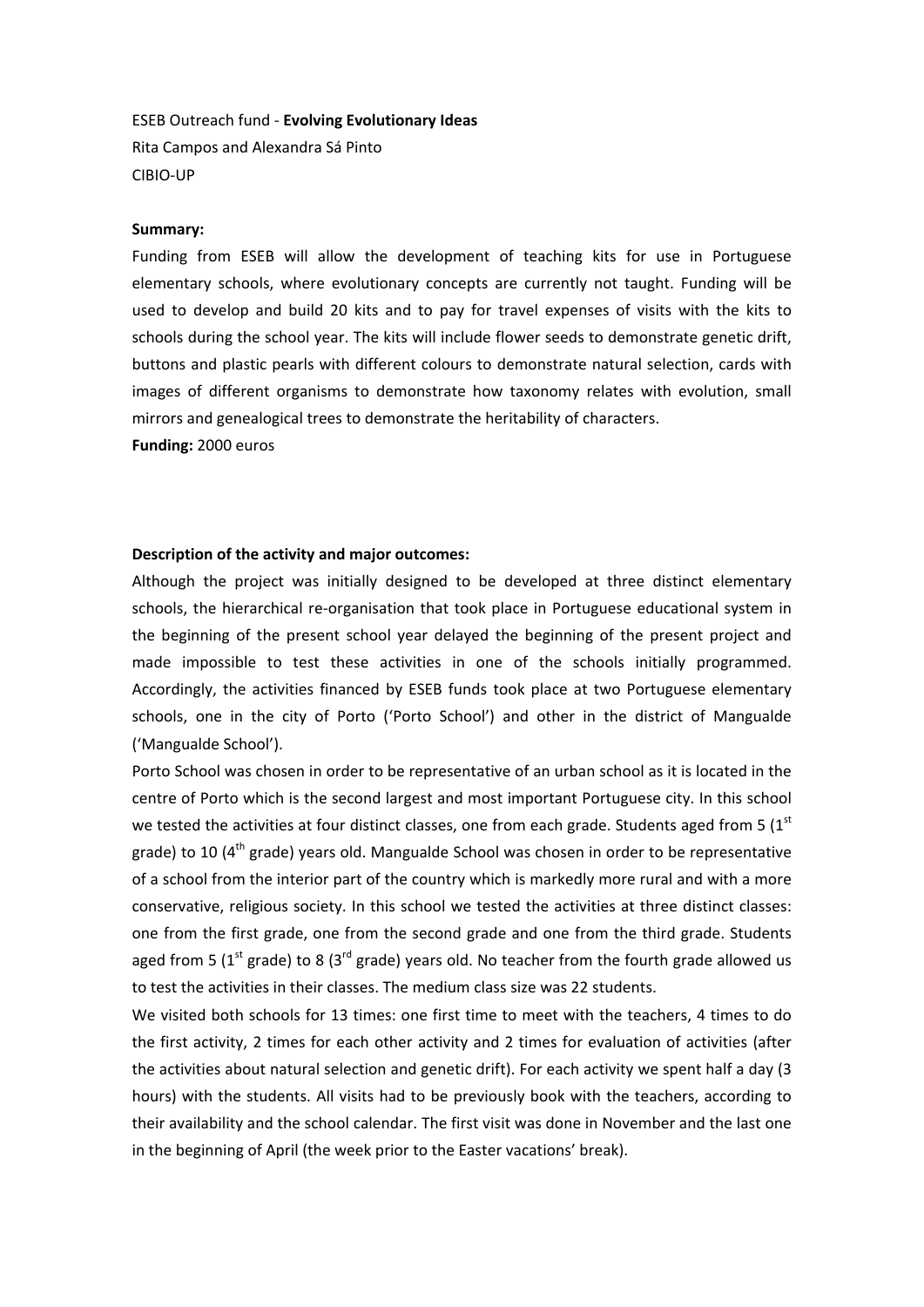#### The activities

In each of the classes we tested four distinct activities, developed to allow children to understand that species diversity and species features resulted from a long evolutionary process and to understand the role of evolutionary mechanisms like natural selection and genetic drift on the evolution and divergence of species/populations.

## **1. Intraspecific diversity and heredity**

The first activity was designed to make students notice the existence of hereditary intraspecific diversity and to make them understand some basic hereditary principles. Two visits to each class were necessary to accomplish these goals.

In the first visit we asked the students to identify features that showed diversity within human species. The students were able to identify several features that show diversity within humans. We then make them notice that for some of these features (like skin colour and height) the phenotypes showed a continuous distribution while others (like the presence/absence of a cleft chin) displayed a discrete distribution. We then asked the students to make a draw from themselves that depicted all the features that were identified by them as showing intraspecific diversity.

During the second visit we explored a human genealogical tree in order to make them notice that: *i*) the features of a child are inherited from their parents; *ii*) each child always receives two information for the same feature: one from the mother and one from the father; *iii*) that the inheritance of a given phenotypic character was independent from the inheritance of another character; *iv*) that some information behaves like dominant and some like recessive. Some students brought pictures of their close relative and thus the information of their own genealogical trees was also used to demonstrate these mechanisms. A mother‐son‐possible fathers' "trio" was used to further explore the concepts thought in both visits and to test the efficacy of the activity.

### **2. Natural selection and the importance of intraspecific diversity**

The second activity was designed to make students understand how the genetic composition of a species may change due to natural selection and how this mechanism affects intraspecific diversity and may cause species/populations divergence. In order to do this we began the activity by telling the story of the "butterflies from the yellow forest": a species of butterflies with wing colour diversity (represented by flattened plastic beads of 5 colours) inhabited a forest with a great diversity of plants (represented by the box filled with colourful plastic pearls) and were preyed by birds (represented by the students); one day a yellow ink factory was constructed near that forest and released a yellow dust that covered the plants (represented by a box filled with yellow plastic pearls). The question was: what is going to happen to the butterflies? We first allowed the students to prey butterflies in the diverse habitat and the non‐preyed butterflies were able to reproduce so that they could understand how the game worked. Each student then drew the predicted results on the yellow forest and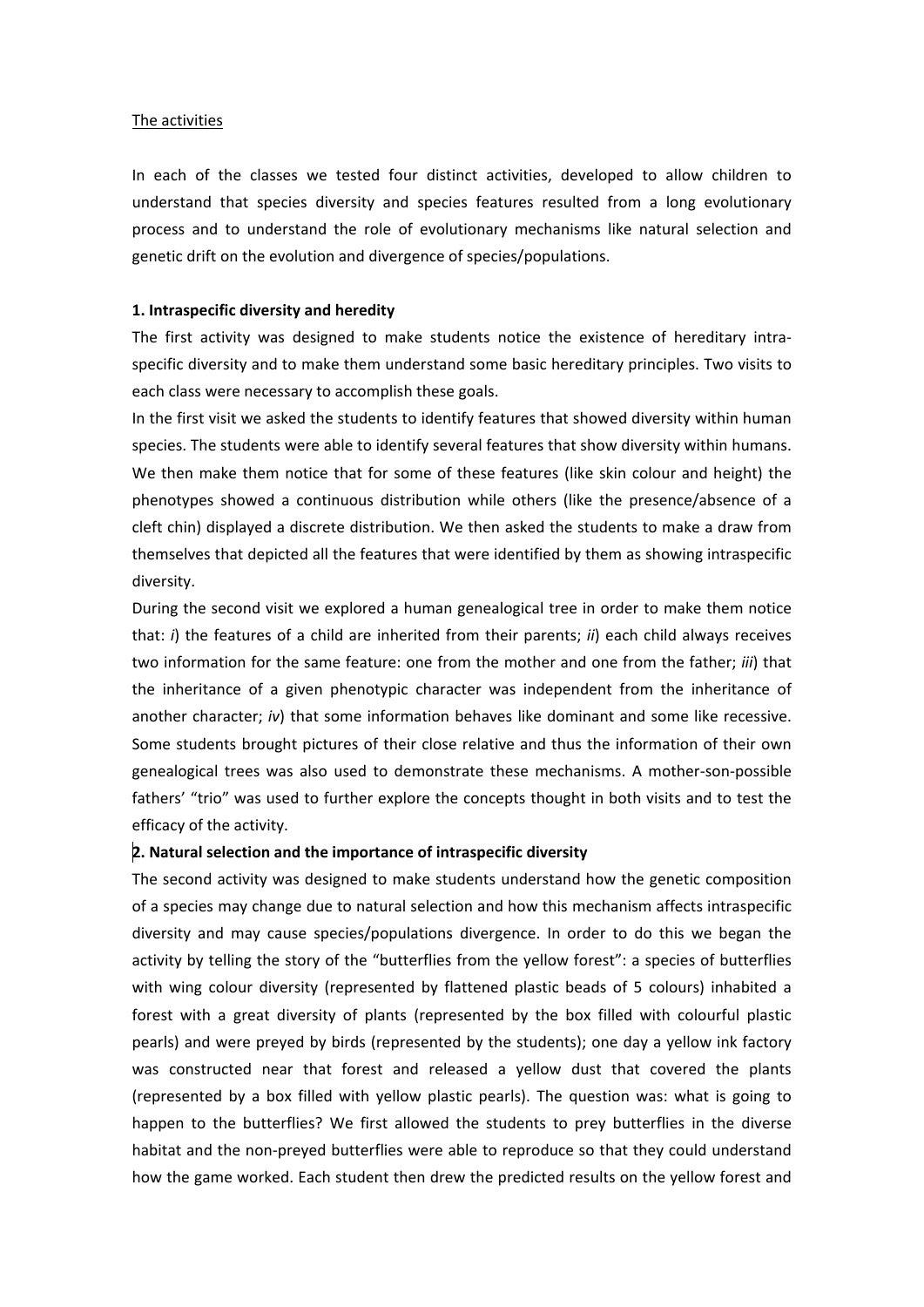only after that they were allowed to prey on this habitat and observe the evolution of the preyed species.

Before this activity only a small fraction of the students were able to correctly predict the expected results. At the end of the game the students were able to understand that the butterflies' population evolved through time and became adapted to the new environment. They also understood that this evolution and adaptation was due to the fact that the yellow butterflies were much less preyed in the new habitat, surviving more and having more descents. The yellow butterflies were then placed in a different habitat (represented by the box filled with green plastic pearls) to help students understand that human activities impact on intraspecific diversity and that genetic diversity is important to species' survival rates. To evaluate whether the students were able to apply the concept in a new context we visited each class once more and ask the students to predict what would happen to an insular population of birds with distinct flights abilities after the introduction of cats. The vast majority of the students were able to correctly predict the expected result and to explain it as the outcome of differential survival and reproduction of the distinct types of bird.

#### **3. Genetic drift and the impacts of human activities on genetic diversity**

The third activity was designed to make students understand how the genetic composition of a species may change due to random factors and how genetic drift may affect intraspecific diversity and cause species/populations divergence. In order to achieve this goal we asked the students to predict the impact of a construction of a road (represented by the black cloth strip) on a population of butterflies (represented by the wood butterflies with colour diversity) initially distributed on the previously continuous habitat (represented by the green cloth). After drawing their predictions, students played the game. They randomly distributed the butterflies (six butterflies per each of the five distinct colours) on the continuous habitat and then divided this habitat in two patches of different sizes. Random survival and reproduction (represented by the blind choice of individuals from an opaque bag) was simulated several times for each of the two recently separated populations and all the results were registered.

After this activity, the students were able to understand that the two populations evolved through time becoming different from each other and from the initial population only due to random factors. They also noticed that both populations lost genetic diversity, and that the extent of the diversity loss was negatively correlated with the size of the population. Finally the students were also able to understand that human activities that cause habitat fragmentation and that decrease populations' sizes deeply impact the intraspecific diversity of the species. This activity was evaluated by asking students to predict levels of intraspecific diversity in two new recently occupied habitats, one larger and with more individuals and one smaller and with fewer individuals.

#### **4. Systematics**

This fourth activity was developed so that students could understand that the diversity of species that we nowadays observe results from a long process of evolution and that their features reflect their evolutionary history. In order to achieve these goals, photos from several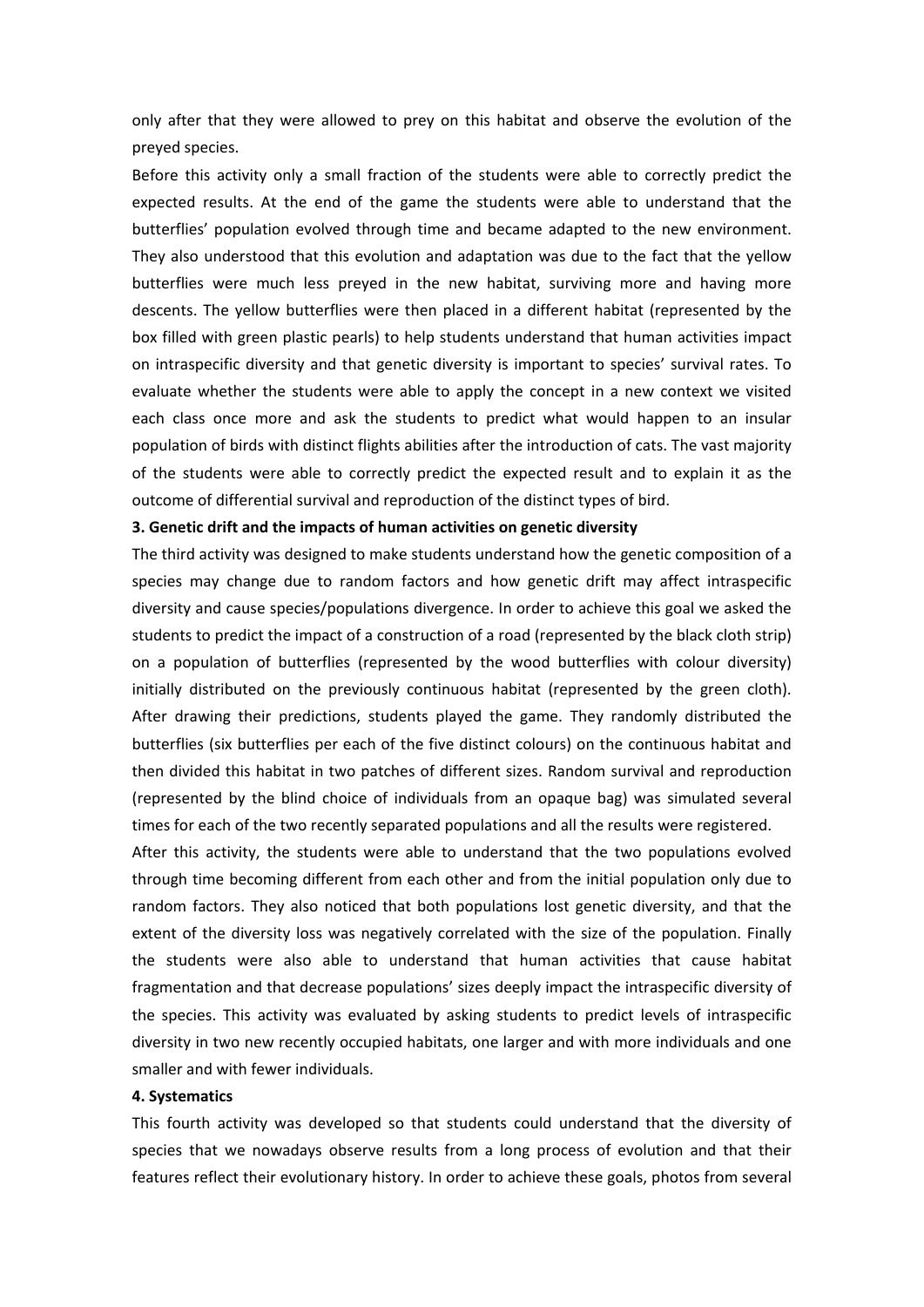animal and plant species were presented to the students and they were asked to form groups of two species that were more similar to each other than to any other species. The rationale for forming each group were discussed with the entire class and registered. The students were then asked to make groups of the previously formed groups using the same grouping criteria. This procedure was repeated until all the species were joined in a single group. This hierarchical grouping was represented as an evolutionary tree and the students were then asked about the reason for the hierarchical distribution of species similarities. The students immediately compared the evolutionary tree drawn to the genealogical trees they drawn in the first activity and this comparison allowed them to understand that the species similarities depended on the time passed since they shared their last common ancestral. The evolution and divergence of species through time and the role of genetic drift and natural selection on this process was then explained and discussed with the students.

# Main results and outcomes

# **1‐ Development of the activities and their public divulgation**

The visits to elementary school allowed us to develop the activities in order to be used in classrooms, in articulation with the Portuguese official educational program, by allowing us to identify and correct major problems, to identify possible applications and test their results and outcomes. This experience has been used to write a guidebook where these activities are described and that will soon be made free available to the public in Portuguese and English in the blog "O Jogo da Evolução/Playing Evolution" (http://playingevolution.blogspot.com/). This guidebook will also include pedagogic suggestions to explore the reported activities in other contexts and with students from all levels of scholarship.

## **2‐ Construction of 20 kits for performing the activities**

The material necessary to perform the activities was produced taking into account the experience from the elementary schools visits. The kits were constructed so that the price per kit was minimised and the number of their possible users maximised.

Apart from the guidebook, each kit includes:

1- First activity: 2 mirrors, 1 genealogic tree, 1 mother-son-three possible fathers' "trio".

2‐ Second activity: 1 plastic box full of plastic pearls of distinct colours, 1 plastic box full of yellow plastic pearls, 1 plastic box full of green plastic pearls, 15 flatten plastic beads of each five distinct colours.

3‐ Third activity: 1 green cloth of 40x40cm; 1 strip of black cloth, 2 opaque cloth bags, 15 wood butterflies of each five distinct colours.

4‐ Fourth activity: a set of cards with photos of 44 animal and plant species.

Twenty of these kits were made with the attributed funds. Seven of these kits will be offered to the elementary schools visited (one per classroom). The remaining 13 kits will be offered to schools (from elementary to high schools) and other entities interested in performing these activities to kids and/or general public.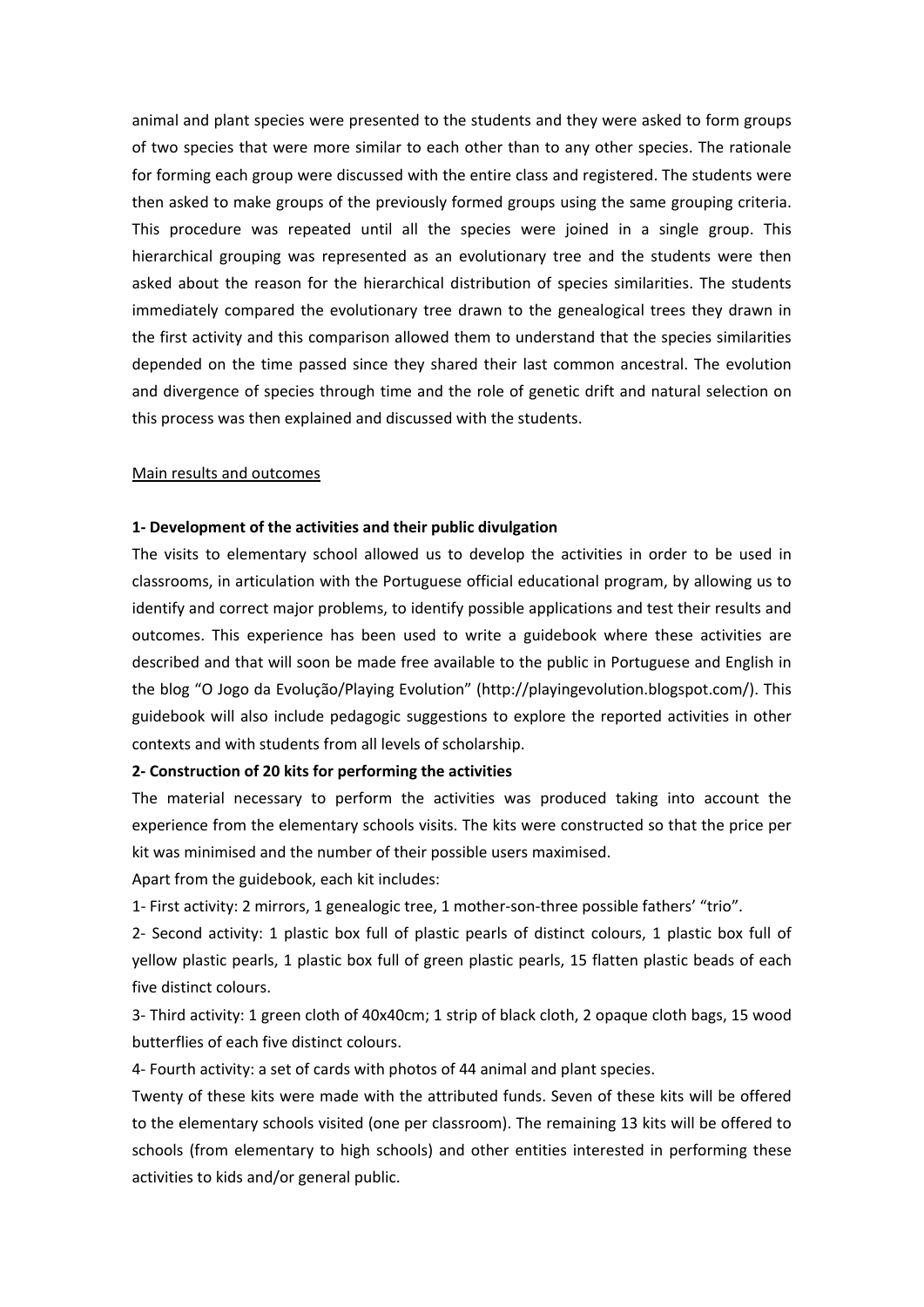### **3‐ Science communication**

A blog (http://playingevolution.blogspot.com/) was created to divulge these and other activities that may be developed in the future by our team to students and general public and to inform about important events and internet sites related to evolution. We are still updating it the results from our visits. The Portuguese and English version of the guidebook will be made freely available in the blog. Benefiting from another outreach fund, from the Society for the Study of Evolution (SSE), we were also able to develop new ways to explore evolutionary concepts directly linked to biodiversity and to further invest in advertising and sporadic collaborations with others schools. We merge these activities in an outreach activity named "The butterflies from the yellow forest/As borboletas da floresta amarela", that is also the blog label for all posts related to ESEB and SSE' funded activities. This blog is also part of the CIBIO research group "Population Genetics, Hybridization and Speciation – PopGen" website (http://popgencibio.org/outreach/).

# **4‐ Application of these activities in other contexts**

Given the excellent results obtained with elementary school students, two of the proposed activities (natural selection and genetic drift) were made available to the general public at "Darwin's Evolution" exhibition that is now taking place in Porto (see site http://expodarwin.up.pt/en/). These activities have been applied by the exhibition monitors to groups of organised visits (most of them composed by students from different grades) with great success. As people play an active role in these activities and evolution happens as a result of their actions it is much easier to understand how these two evolutionary mechanisms affect genetic diversity, their consequences and properties and how they may cause species/populations divergence. Some of the teachers that attended these sessions with their students reported that these activities greatly facilitated the understanding of these evolutionary mechanisms by their students and showed interest in using these activities in their own classes.

The activities here reported were also used with to two groups of children (one with children with ages between 6 and 10 years old and the other with children with 11 and 12 years old) that spent a week of their school vacations in the "Darwin's Evolution" exhibition.

| Description      | Amount (in euros)      | Justification                                          |
|------------------|------------------------|--------------------------------------------------------|
| <b>Traveling</b> | 863.20<br>83.50<br>$+$ | Costs were calculated based on half the value of       |
| Porto<br>between | (lunches)              | price/Km attributed to CIBIO researchers (i.e. 0,20    |
| and Mangualde    | Total=946,70           | euros/Km = 60 euros) plus highway toll (3,20 euros     |
|                  |                        | each way). Using the car was the best option as there  |
|                  |                        | no direct transport between Porto<br>and<br>are        |
|                  |                        | Mangualde and by car was the only way to work with     |
|                  |                        | the 3 classes in only two days (going by bus -24 euros |
|                  |                        | per person- would forced us to go to Mangualde 3       |

# **Description of expenses:**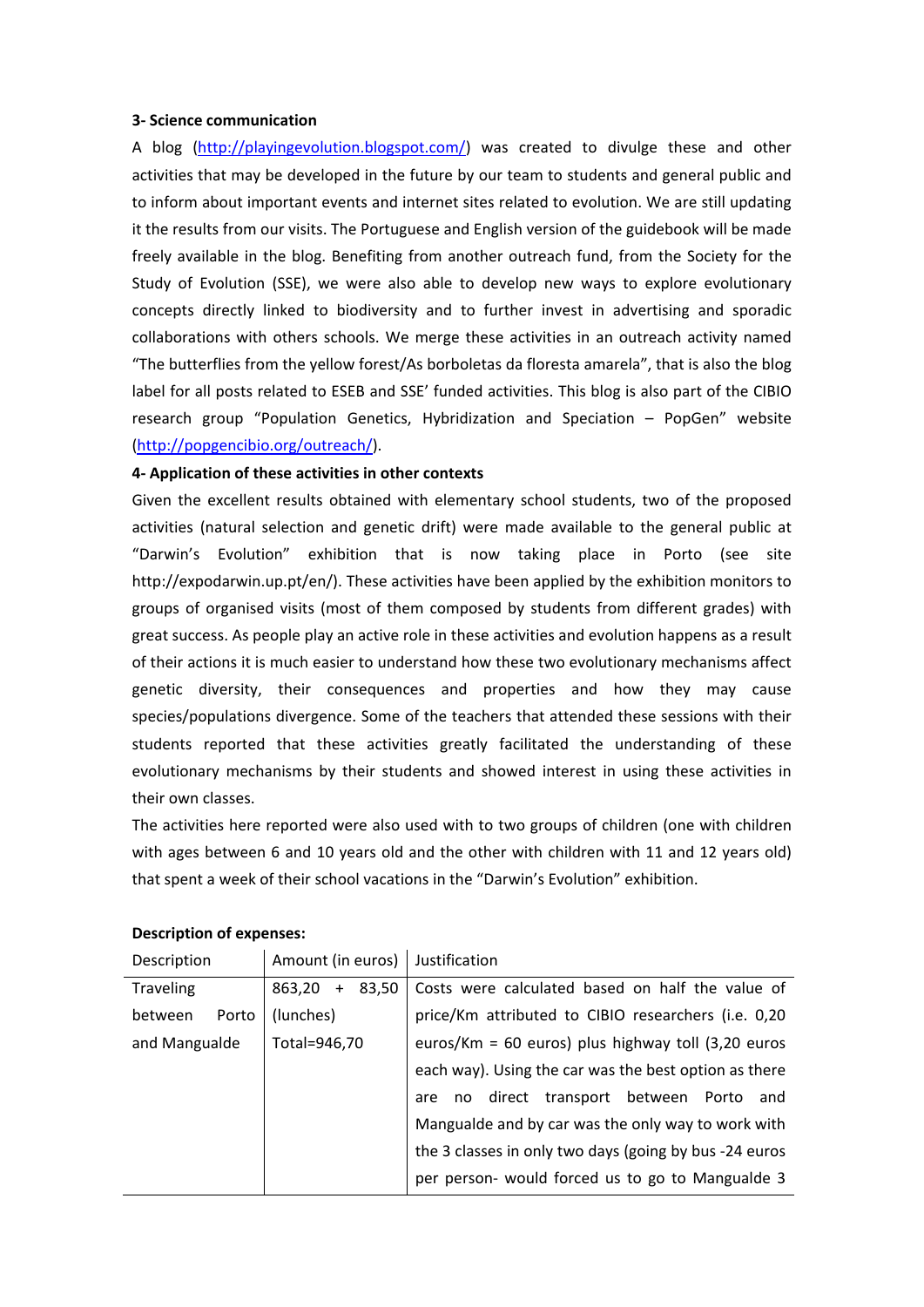|                              |        | times for each activity -6 for the first- and thus      |  |
|------------------------------|--------|---------------------------------------------------------|--|
|                              |        | expend more money in the end).                          |  |
|                              |        | Lunches refer to the last 3 activities, as the meeting  |  |
|                              |        | and the evaluations were done only during the           |  |
|                              |        | afternoon and the school offered us lunch in the first  |  |
|                              |        | visits.                                                 |  |
| Stationary<br>and            | 34,65  | Expenses with papers and printers to produce the        |  |
| kits                         |        | complementary documents (intraspecific diversity        |  |
|                              |        | and heredity) for the activities and the evaluation     |  |
|                              |        | forms and to be used by the students to make            |  |
|                              |        | predictions and write the results. CDs will be used to  |  |
|                              |        | give each teacher a collection of the photographs       |  |
|                              |        | taken during our visits.                                |  |
| Kits                         | 415,93 | Plastic pearls (natural selection), fabrics (drift) and |  |
|                              |        | cards (systematics) for some activities.                |  |
| Graphic design               | 600    | Monteiro<br>(http://joanamonteiro-<br>Joana             |  |
|                              |        | work.blogspot.com/2005/06/cv-2007.html)<br>is           |  |
|                              |        | responsible to produce the final design and printing    |  |
|                              |        | of the guidebook, the genealogical tree and trio and    |  |
|                              |        | the animal and plants' cards.                           |  |
| <b>TOTAL = 1997,28 euros</b> |        |                                                         |  |

**Some images taken during the visits, scans from some of the works done by the students as part of the activities and the components of each kit:**

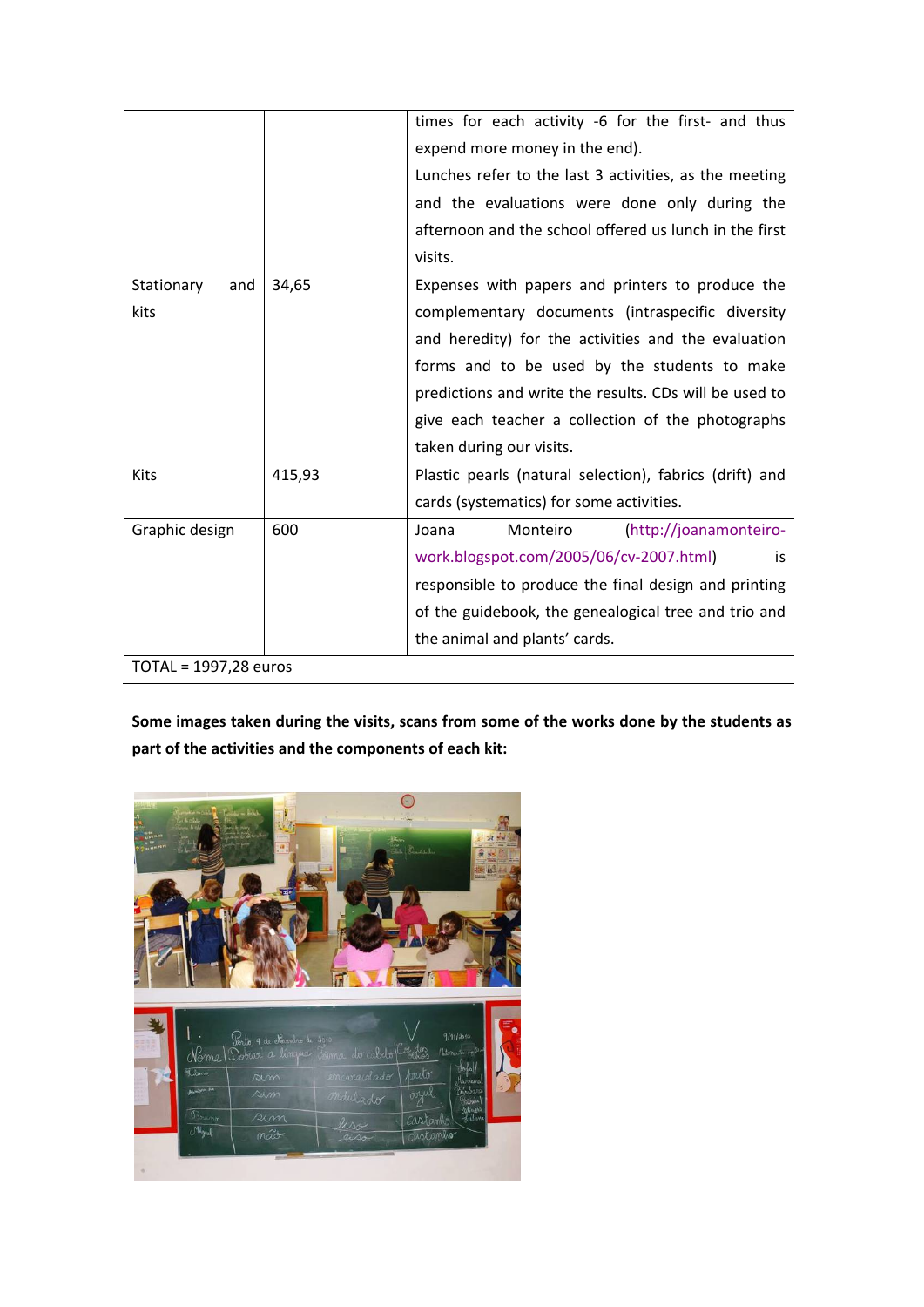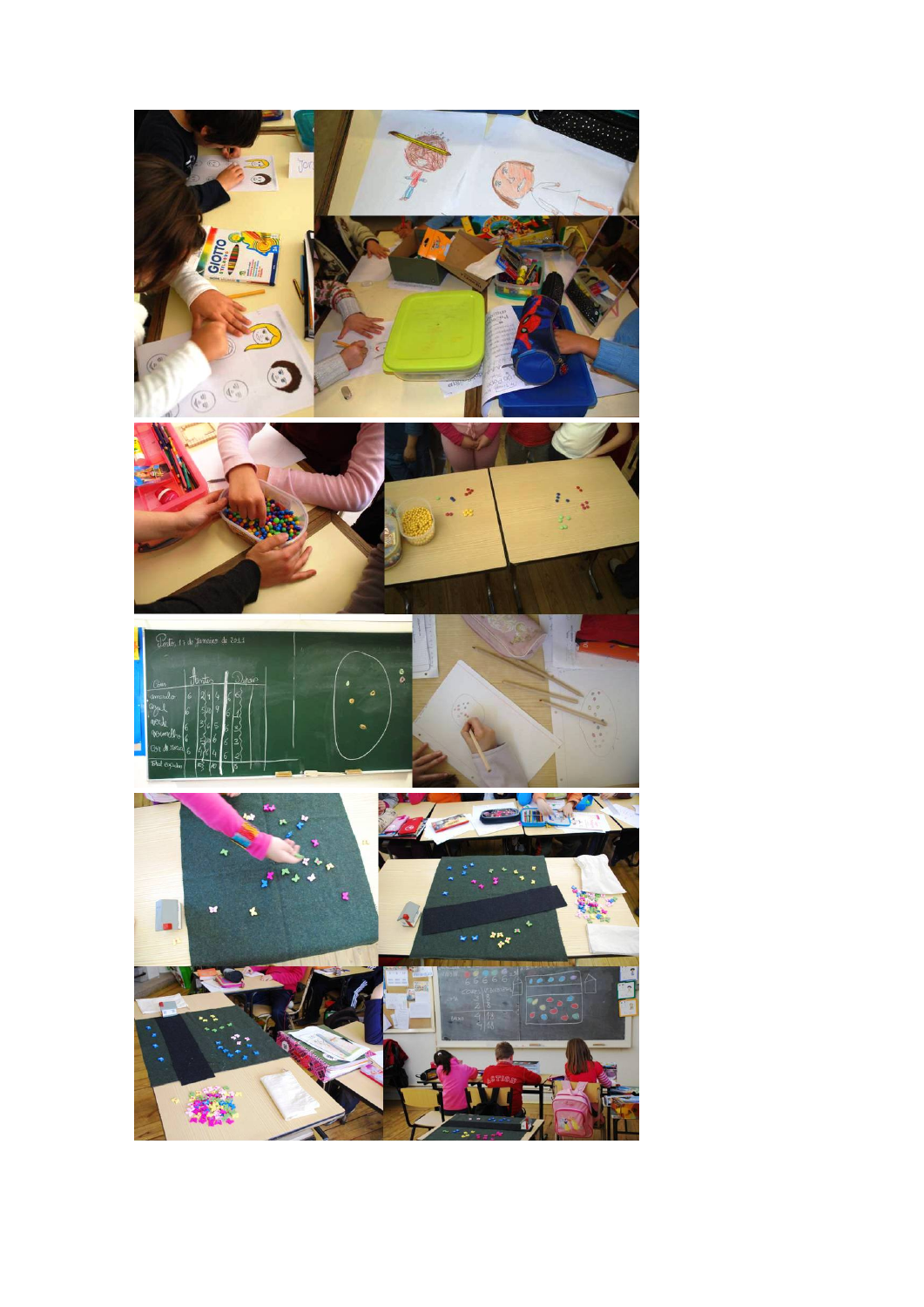



 $\bigodot$  $\odot$ Œ  $\odot$  $\overline{\cdot}$ 

Moral today somas difuntos. Por excepto, no minha to the two sources of the standards of the standard of the original us<br>Ogusta comer a miniho and dilang memor de miniho ano "Somepheto<br>Li " Asnestodos - Alle tuni as chuanguin sumethodos. Terga su agement international in many comments engine.<br>Endow Spack - Edu of an other readings in Education Fire can die culture<br>It minide an II die fait die teel ste ment, 10 oralp aan diecertahe die kunstin

Vocis relevan la possa non environmento Riadisser Nided - Ross, Melion Ra Anna Mon announce in Continental American Content Content<br>2 Desembre 2008 - Jos Adolf a Banchina a American American Content<br>quil Ani Ra Ani, mini , novel, Adon actor<br>- Music obrigado Auhor Assission que

 $\overline{\mathcal{B}}$ 

 $a \n\in \mathbb{S}$ 

J

@ escendi



Isteama

 $\frac{3}{5}$ 

 $\mathbf{\Phi}$ 

 $\epsilon$ B

 $\mathcal{E}$ 

 $\frac{2}{5}$